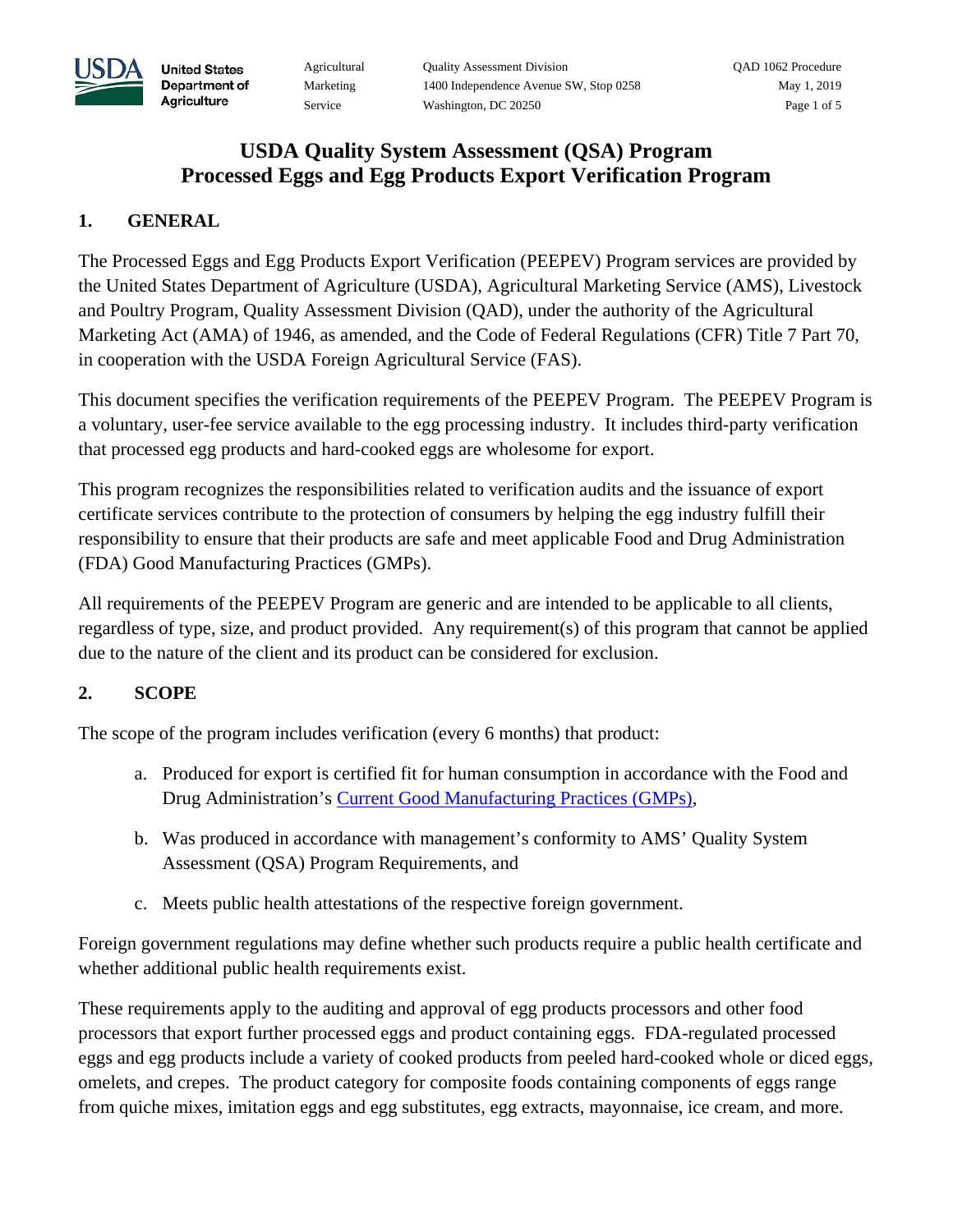

#### **3. REFERENCES**

**United States** Department of Agriculture

The following referenced documents are indispensable for the application of this document. For dated references, only the edition cited applies. For undated references, the latest edition of the referenced document (including any amendments) applies.

- **3.1** QAD 1000 Procedure: *Quality Systems Verification Programs, General Policies and Procedures*
- **3.2** QAD 1002 Procedure: *USDA Quality System Assessment Program*
- **3.3** QAD 1002 Checklist: *USDA Quality System Assessment Program*
- **3.4** QAD 1062 Procedure: *Processed Eggs and Egg Products Export Verification Program*
- **3.5** QAD 1062: *Good Manufacturing Practices Checklist*
- **3.6** *[FDA PART 110 Current Good Manufacturing Practice in Manufacturing, Packing, or Holding](https://www.ecfr.gov/cgi-bin/text-idx?SID=cc11050f85fc823306e029678c6f1f10&mc=true&node=pt21.2.110&rgn=div5)  [Human Food](https://www.ecfr.gov/cgi-bin/text-idx?SID=cc11050f85fc823306e029678c6f1f10&mc=true&node=pt21.2.110&rgn=div5)*
- **3.7** *[Official Listing of Eligible Suppliers to the USDA PEEPEV Program](https://www.ams.usda.gov/services/business-listings)*

#### **4. RESPONSIBILITIES**

**4.1** Clients shall meet all applicable policies, procedures, and requirements outlined in this document and the Division's *QSVP General Policies and Procedures*.

**4.2** Clients shall provide access to all processes and areas, records, and personnel for the purposes of initial audit approval, surveillance, re-approval, and the resolution of complaints.

**4.3** The Division shall meet all applicable policies, procedures, and requirements outlined in this document and the Division's *QSVP General Policies and Procedures*, and referenced documents as applicable.

# **5. PROGRAM REQUIREMENTS**

The client shall submit a documented program that addresses the PEEPEV Program requirements as outlined in the following clauses.

# **5.1. Quality System Assessment**

Clients who wish to meet the specified GMP and foreign country requirements, as applicable, under this Program shall meet these requirements through an approved USDA Quality System Assessment (QSA) Program. To operate an approved USDA-QSA Program, a company must submit a documented program that meets the program requirements. The USDA-QSA Program provides companies that supply agricultural products and services the opportunity to assure customers of their ability to provide consistent quality products or services. It is limited to programs or portions of programs where specified product requirements are supported by a documented quality management system.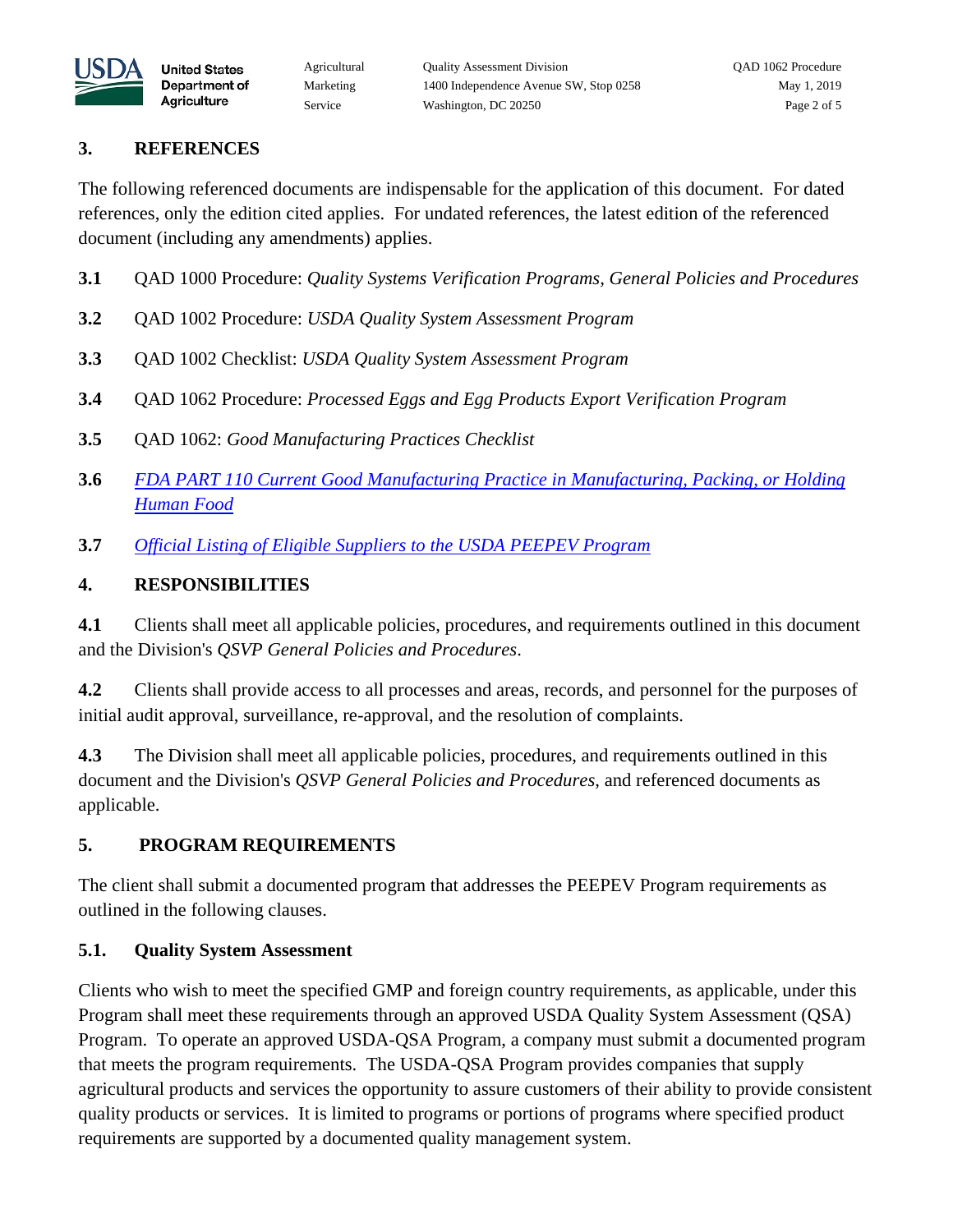

#### **5.2. GMP Program**

**United States** Department of Agriculture

To be eligible for the PEEPEV Program, a client is required to meet current GMPs found in 'FDA PART 110 Current Good manufacturing Practice in Manufacturing, Packing, or Holding Human Food' to the extent that product is prepared, packed, or held under sanitary conditions and therefore found fit for human consumption and not rendered injurious to health. At a minimum, the GMP Program documentation shall cover:

- a. Personnel
- b. Buildings and Facilities
- c. Sanitary Operations
- d. Equipment
- e. Production and Process Controls
- f. Warehousing and Distribution

#### **5.3. Foreign Country Requirements**

Clients will also need to meet additional public health attestations of the respective foreign government for which products are being exported. The foreign government will define whether such products require a public health certificate and whether additional public health requirements exist, as applicable.

#### **5.4 Product List**

Approved programs must include a list of all eligible product items intended for shipment to countries requiring a QSA EV Program. In signing FSIS Form 9060-6, the exporter is attesting to, among other things, the eligibility of all the listed products. Products that are not required to be produced under an EV Program shall not be listed on the approved product list.

The product list must:

- a. Identify all eligible processed egg and egg products intended for shipment;
- b. Provide the following information for each item on the list:
	- FSIS/FDA Establishment Number.
	- Establishment Name.
	- Establishment Location (City and State).
	- Product Name.
	- Product Code.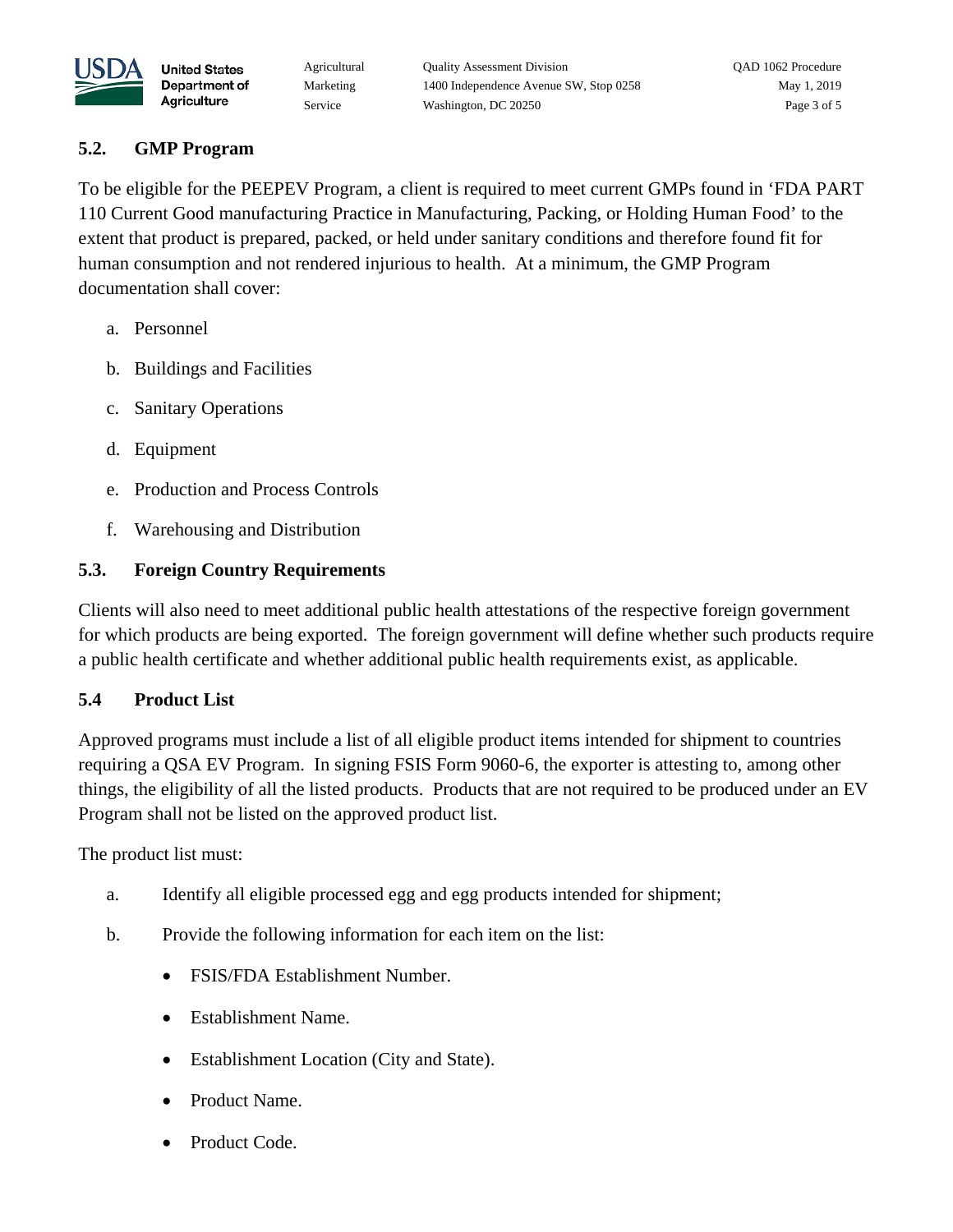

- c. Be in the approved Excel format. The approved format is available on the USDA Further [Processed Egg Products Verification Program website;](https://www.ams.usda.gov/services/imports-exports/further-processed-egg-products-verification-program) and
- d. Be submitted to the QAD [\(ev.export@usda.gov\)](mailto:ev.export@usda.gov) for initial review and approval and when changes are made.

### **5.5 Company's Consignor/Exporter Listing**

Approved programs must include a company consignor/exporter listing if PEEPEV Program product is exported from another location. If another company requests an export certificate to export product on behalf of an approved PEEPEV company, this company must be noted on the company's consignor list in order to be issued the export document.

The company consignor listing must:

**United States** Department of Agriculture

- a. Identify the consignor's name and FSIS establishment number (if applicable);
- b. Identify the date a consignor is added to the list;
- c. Identify the date a listed consignor is no longer shipping product; and
- d. Be submitted to the QAD (ev.export@ams.usda.gov) for review when changes are made.

# **6. LISTING OF APPROVED PEEPEV PROGRAMS**

**6.1** The program provides public information about the current status of a client's program in the *Official Listing of Eligible Suppliers to the USDA PEEPEV Program*.

- **6.2** The *Official Listing* is maintained on the PEEPEV website and contains information including:
	- a. Client's name or position title;
	- b. Client's address;
	- c. Client's contact information including telephone number, fax number, and email address, when available;
	- d. Effective date (date originally approved);
	- e. Renewal date (date approval expires); and
	- f. Scope, including the type of FDA-regulated egg product or composite food authorized for certification; and
	- g. Foreign country